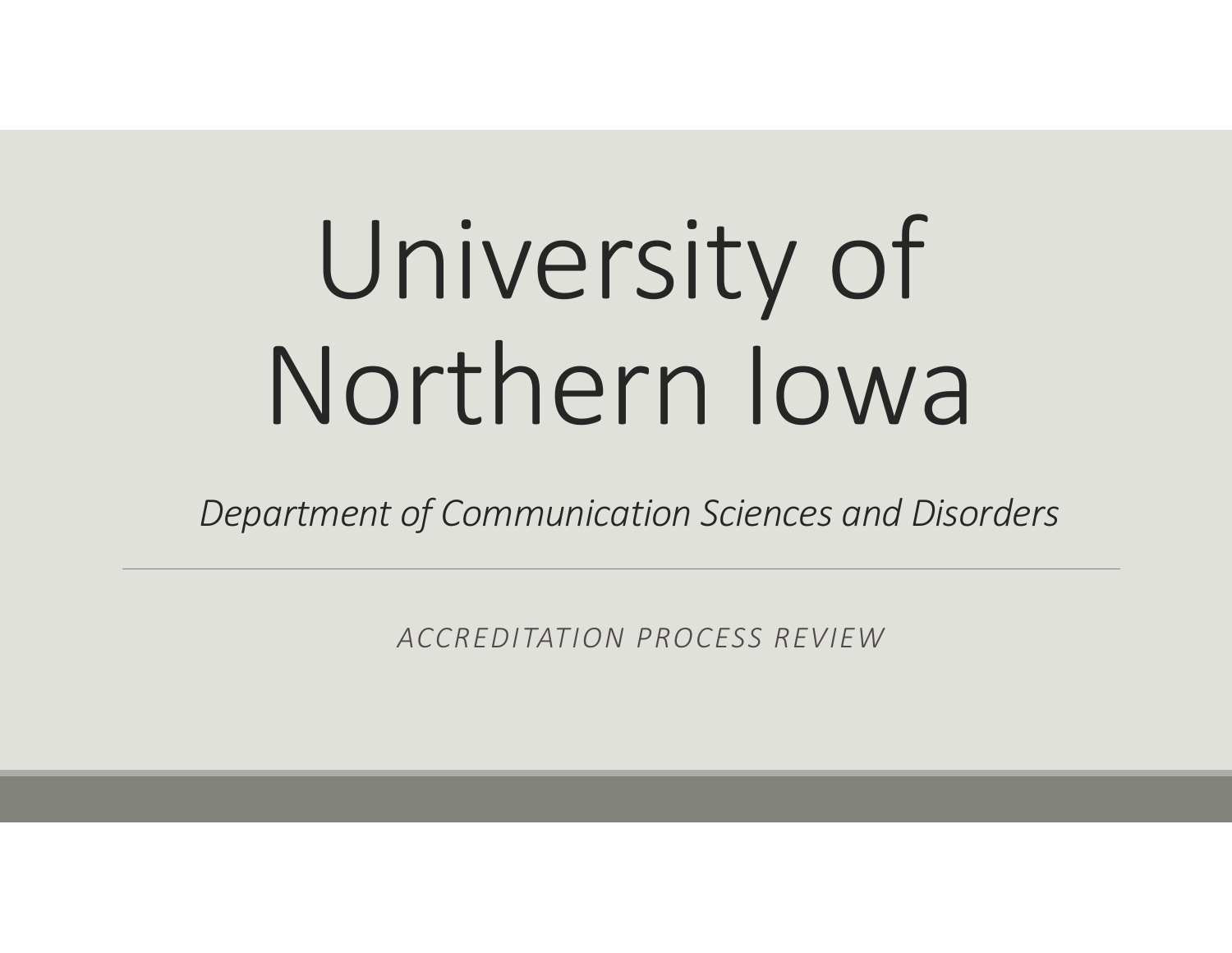# Agenda

Departmental Characteristics

Accreditation Process

Application

Result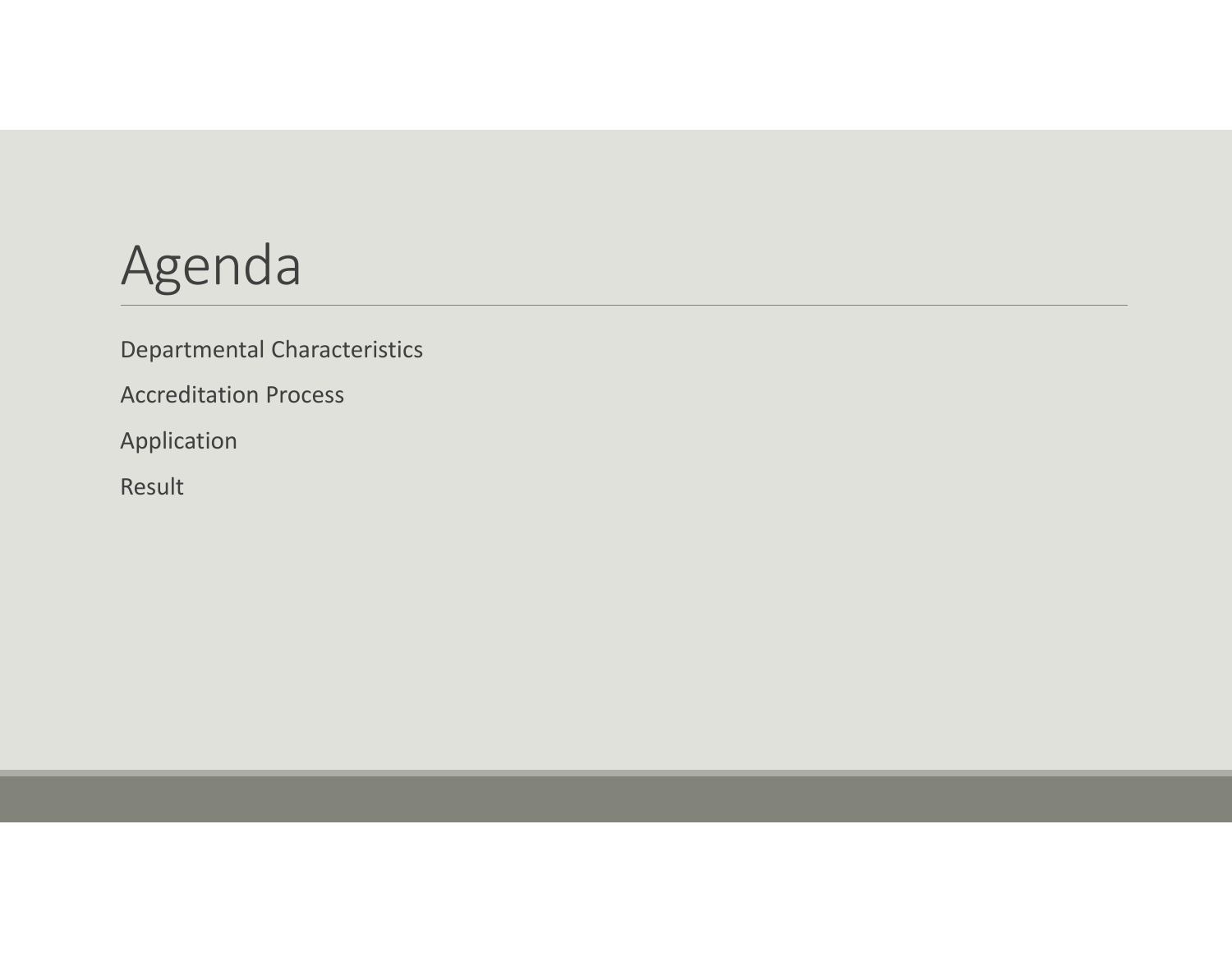## Scope, Size, and Demographics

195 Undergraduate Communication Disorders Students

- 101 Graduate Speech‐Language Pathology Students
- 226 qualified applicants, 52 admitted for academic year (3.61 average GPA)

Students must earn 400 clinical hours



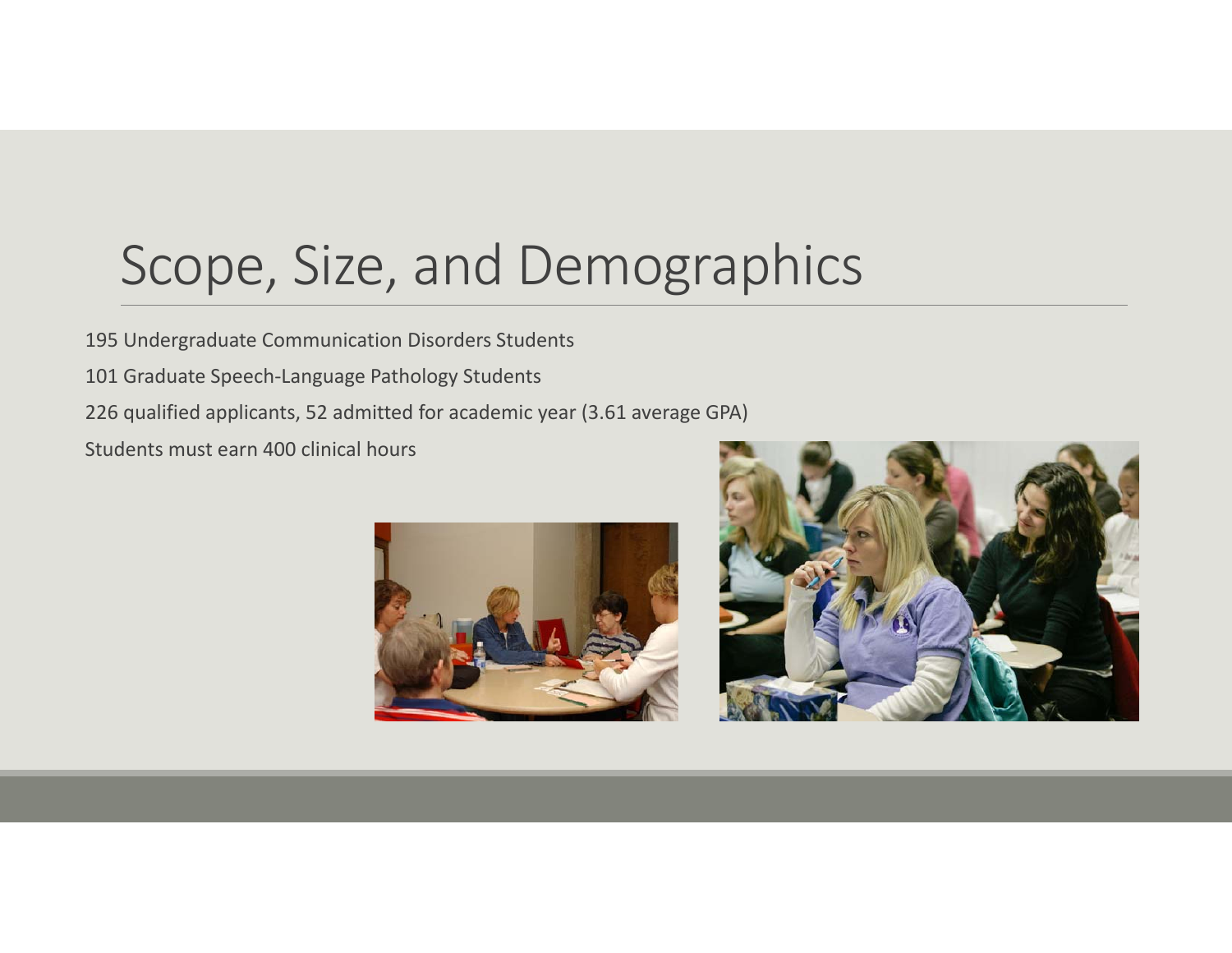# Facility

2<sup>nd</sup> floor of Communication Arts Center ◦ Roy Eblen Speech & Hearing Clinic

Size limitations



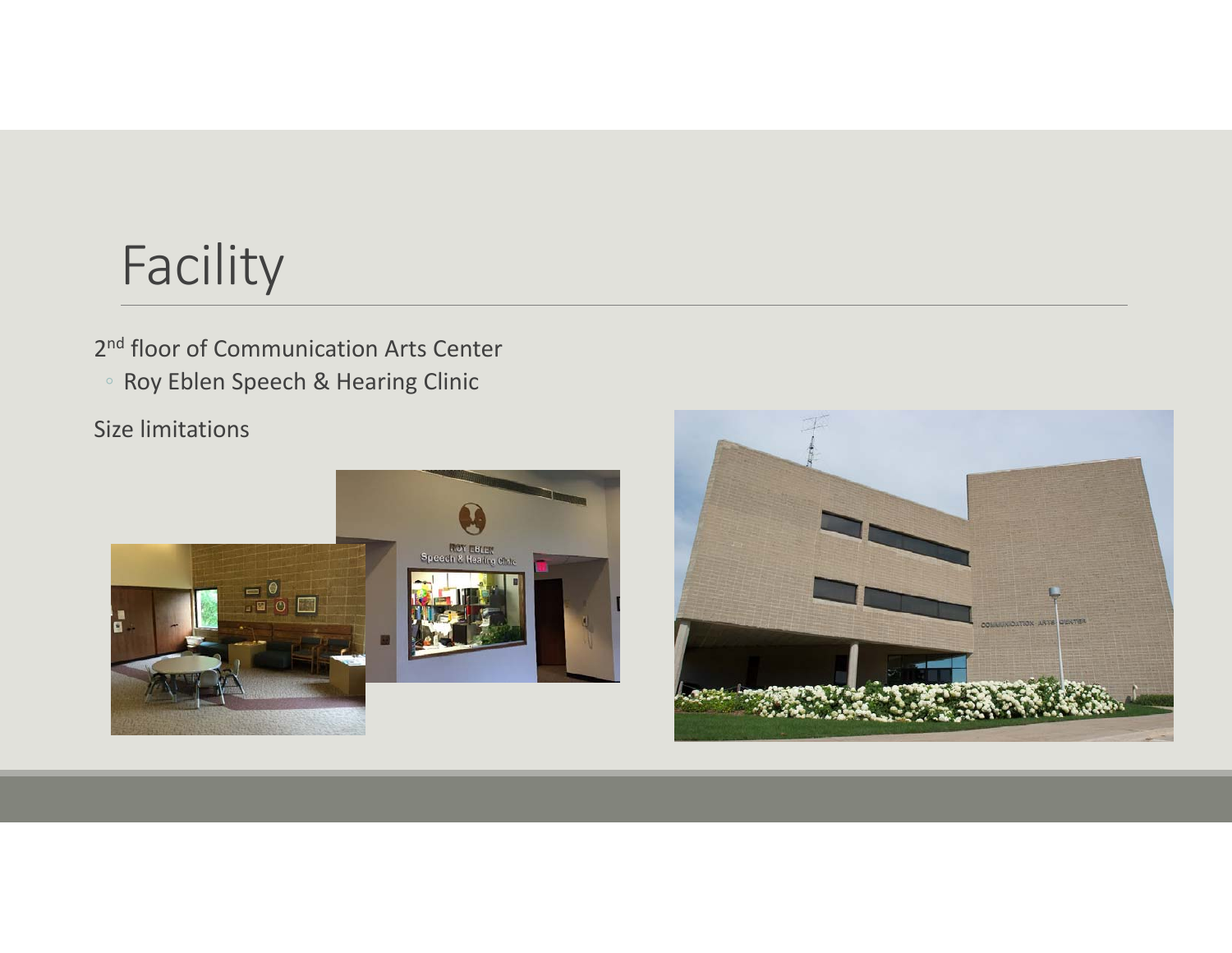#### Degree Options

Bachelor of Arts in Communication Disorders

Master of Arts in Speech‐Language Pathology



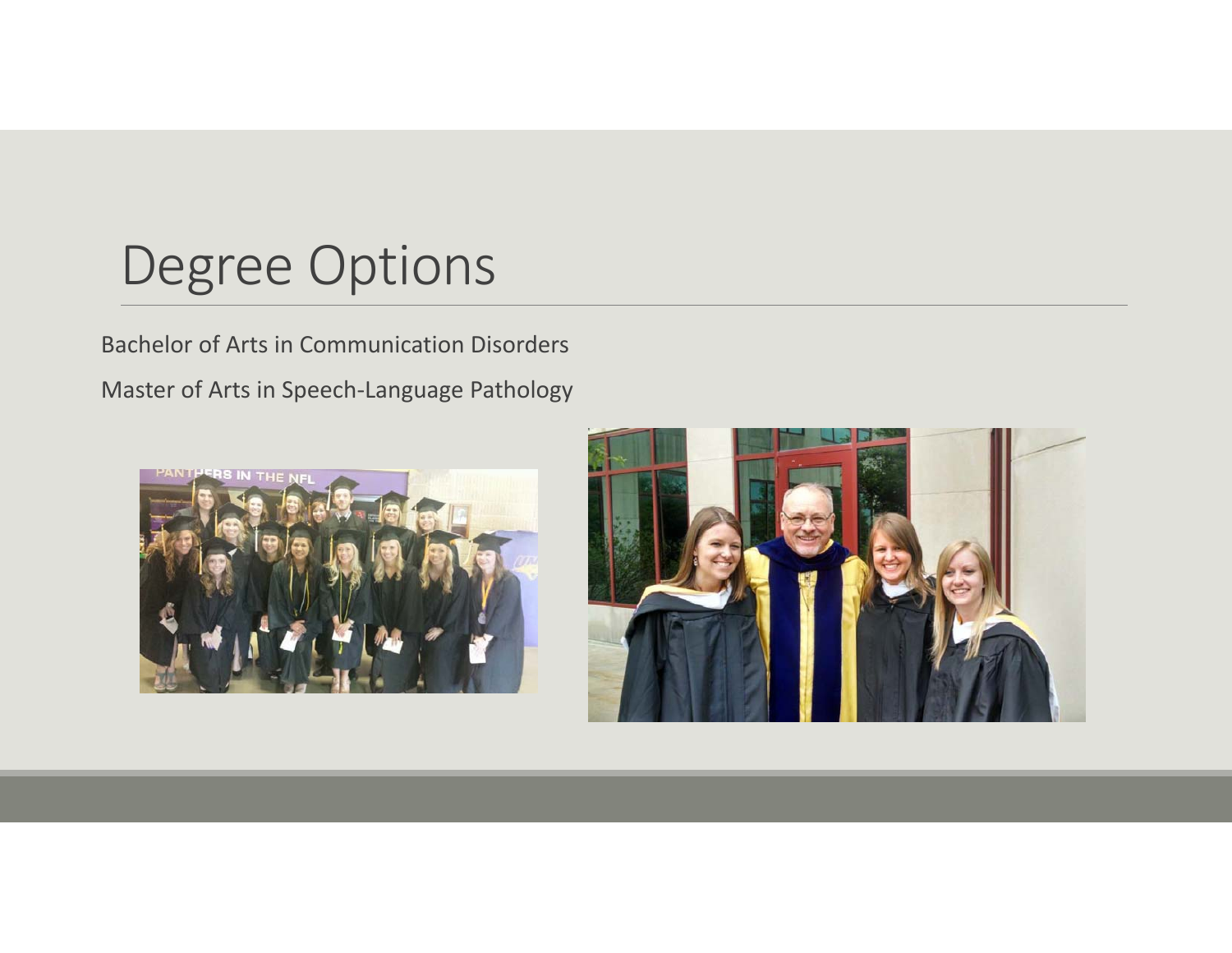# Extra‐Curricular Activities

#### National Student Speech‐Language‐Hearing Association (NSSLHA)

◦ Service and Social Events

#### COMMUNITY ENGAGEMENT AND EXPERIENTIAL LEARNING

- Iowa Conference on Communicative Disorders (ICCD)
- Scottish RiteCare Early Language Program
- Senior MINDS
- Nicaragua Trip
- Roy Eblen Speech &
- Hearing Clinic



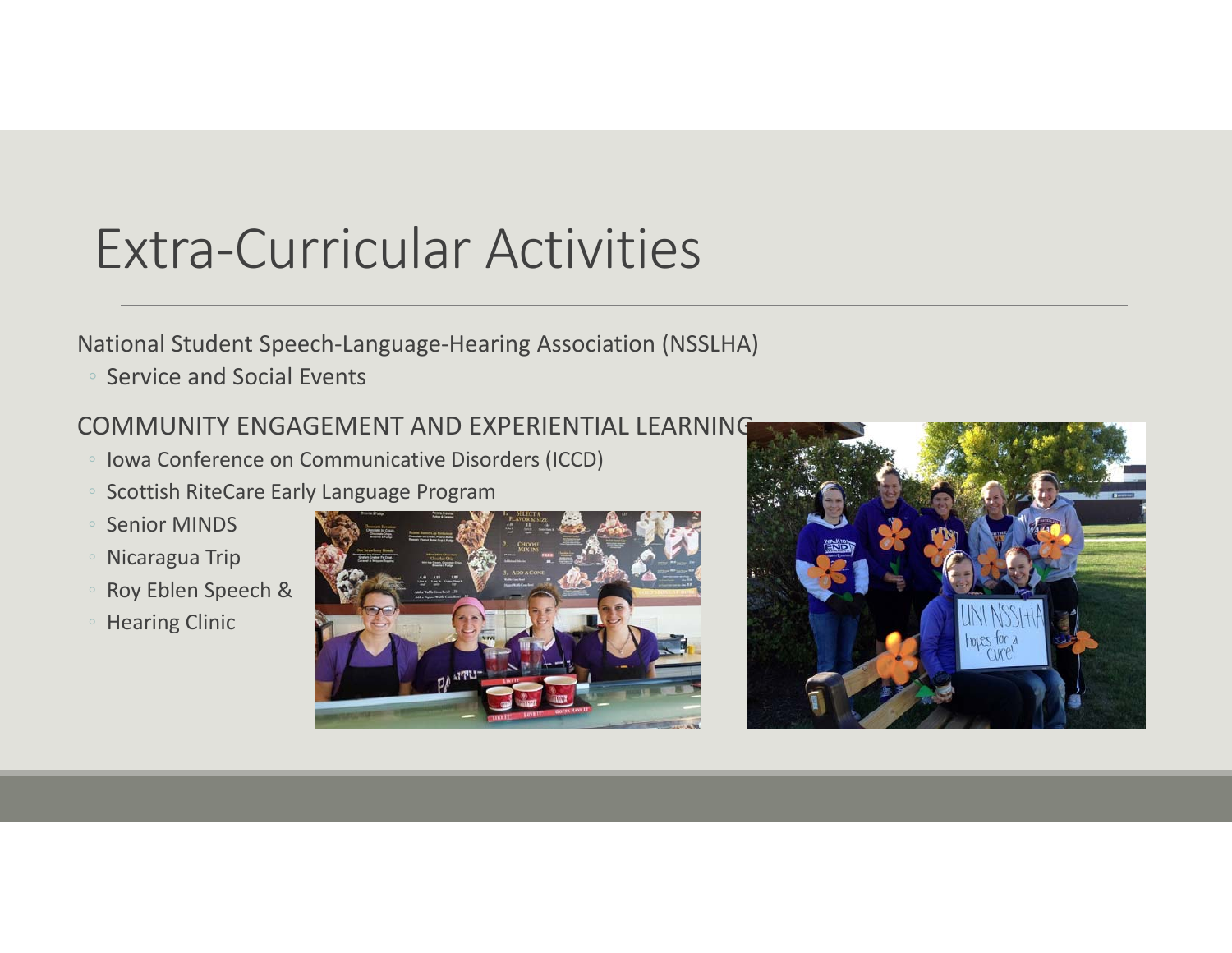## Overview of Department

Growth of the program

Success of the students

Service to community as part of training

Clients served: 100 treatments per year 65 evaluations per year Sites served 20 Cedar Valley

Sites utilized within Iowa, Nationally and Internationally ‐300

Growth: 2010‐11 33 M.A.s 2014‐15 46 M.A.s

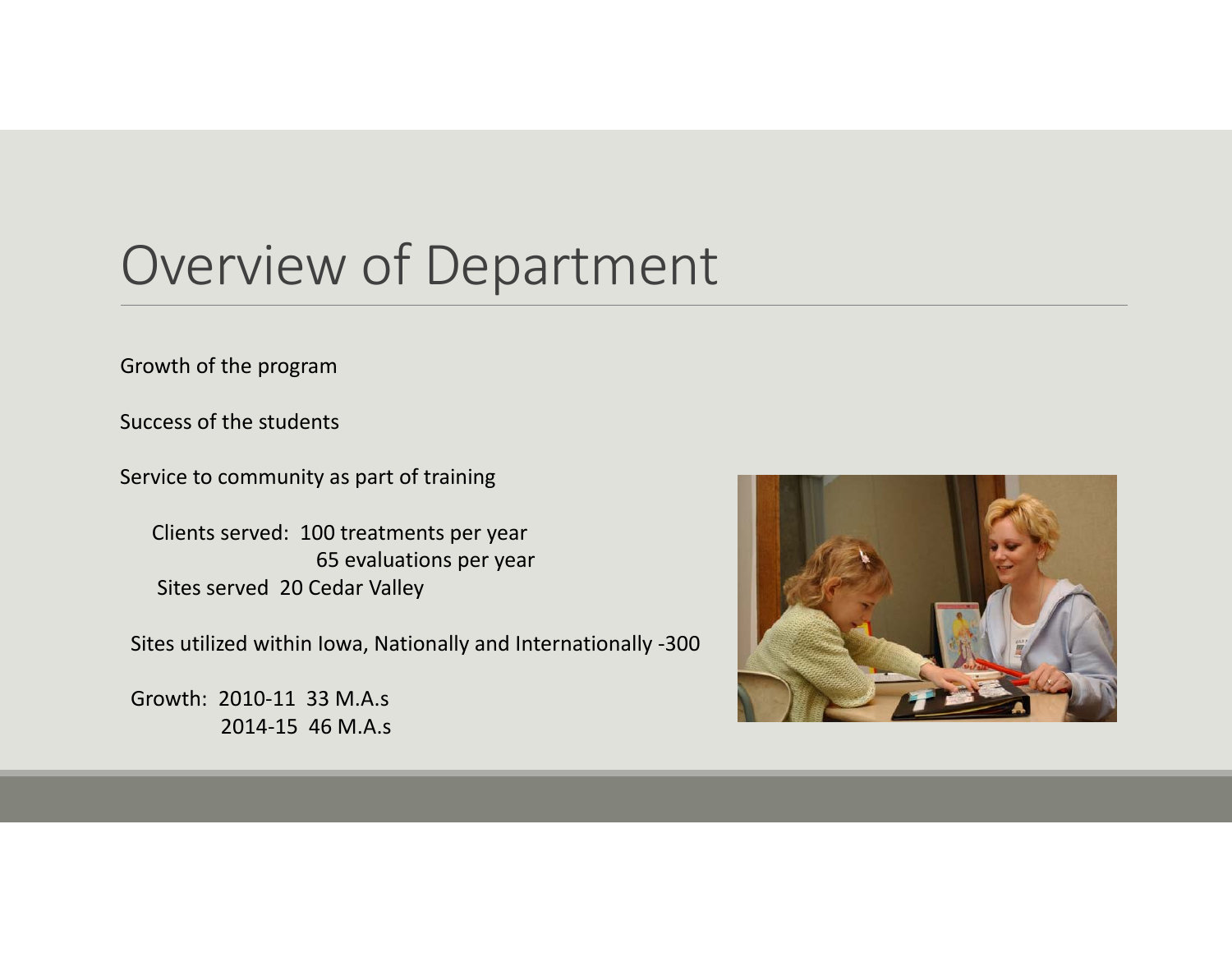## Overview of Department

10 Instructional Faculty

- 2 Professional & Scientific Instructors
- 8 Part‐Time Clinical Instructors
- 3 Regent Scholars
- 3 ASHA Fellows
- 3 ISHA Presidents
- 4 Alums have earned Ph.D.'s & returned

to be part of the faculty

2 ASHA FOUNDATION NSSLHA Graduate

student scholarship or research grants

3 Presidents of the National Student Speech‐Language and Hearing Association

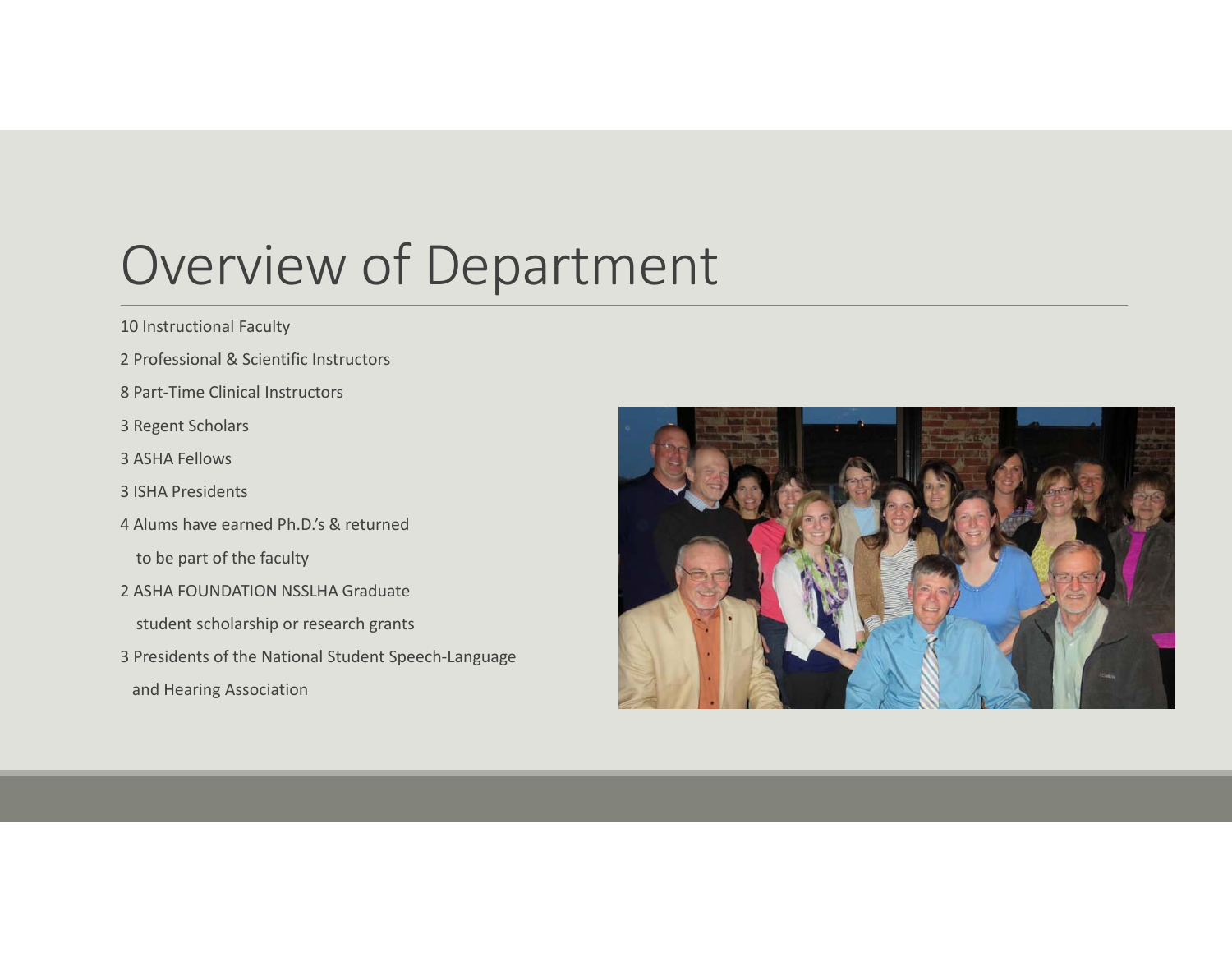## Accreditation Process

Council on Academic Accreditation – Master of Arts in Speech‐Language Pathology

• 320 programs

• CAA ensures that the department provides the minimum requirements for entry level Speech‐ Language Pathologists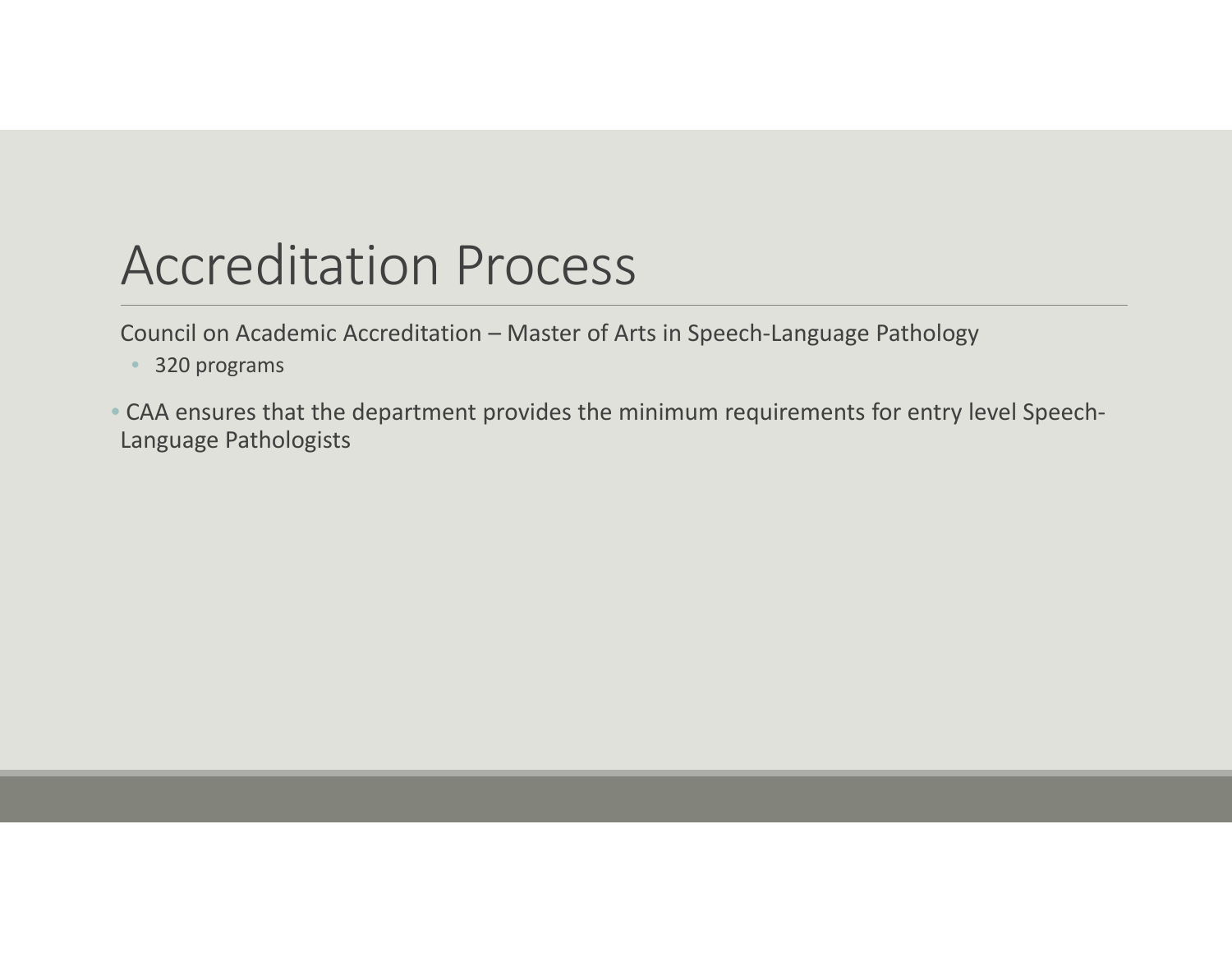#### CAA Accreditation Process

Self-Study -- Completed January 2014

On‐Site Review ‐‐‐ Completed February 2014

Initial CAA report ‐‐ April 2014

Opportunity to respond to noted concerns ‐‐ Responded on May 5, 2014

CAA Review ‐‐ Completed August 14, 2014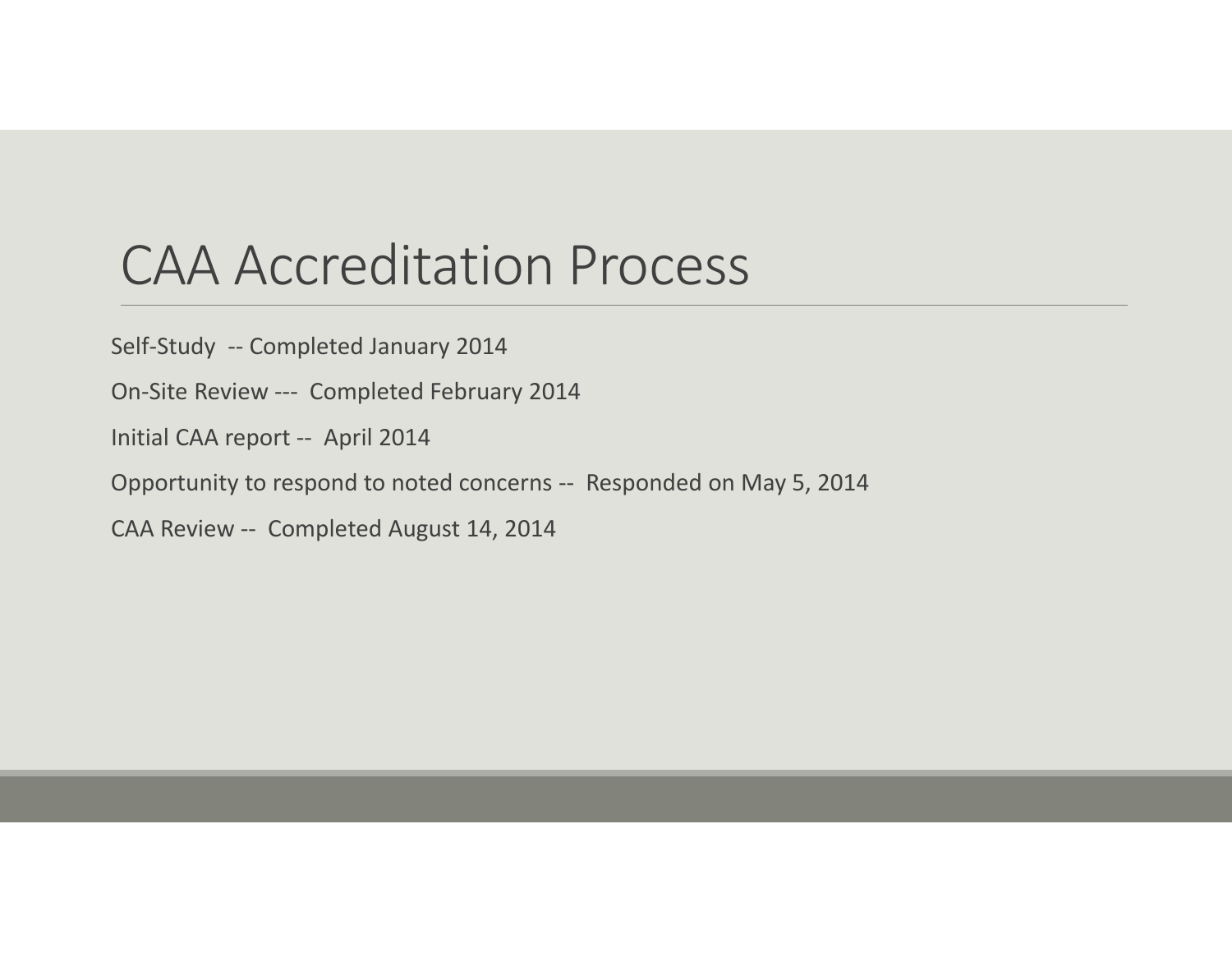# Self‐Study

1.3 The program develops and implements <sup>a</sup> long‐term strategic plan. The site visitors were able to observe partial evidence to support verification of this standard.

1.7 The program provides information about the program and the institution to students and to the public that is current, accurate, and readily available.

The site visitors were able to observe partial evidence to support verification of this standard.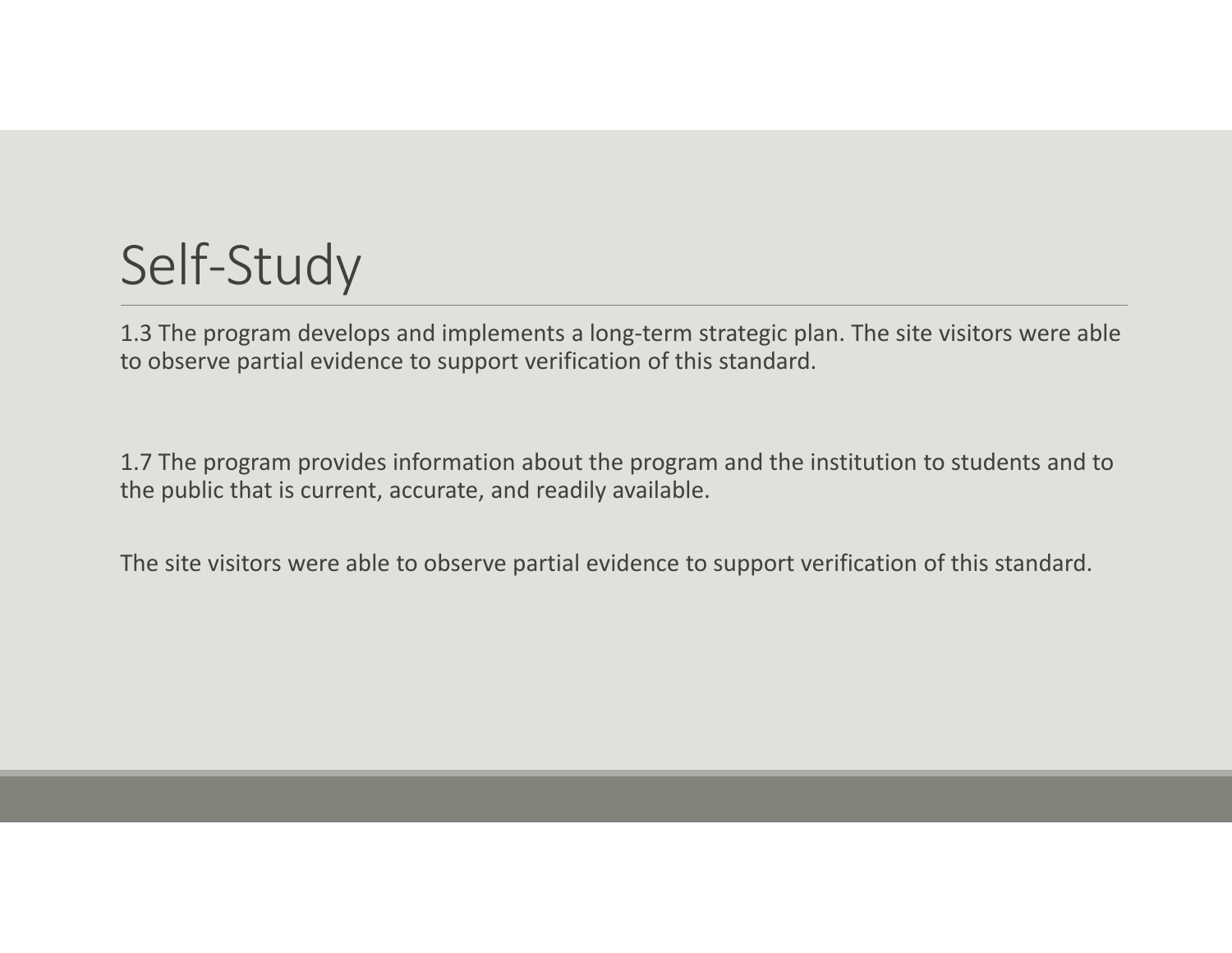#### On‐Site Review

3.2B Academic and clinical education reflects current knowledge, skills, technology and scope of practice. The<br>curriculum is regularly reviewed and updated. The diversity of society is reflected throughout the curriculum. site visitors were able to observe partial evidence to support verification of this standard.

5.1 The program conducts ongoing and systematic formative and summative assessment of the performance of its current students. The site visitors were able to observe partial evidence to support verification of this<br>standard

6.4 The program has access to clerical and technical staff, support services, and library and technology resources 6.4 The program has access to clerical and technical staff, support services, and library and technology resources<br>that are appropriate and sufficient to achieve the program's mission and goals. University of Northern Iowa Site Visit Report 86 – Spring, 2014 -- Page 16 The site visitors were able to observe partial evidence to support<br>verification of this standard verification of this standard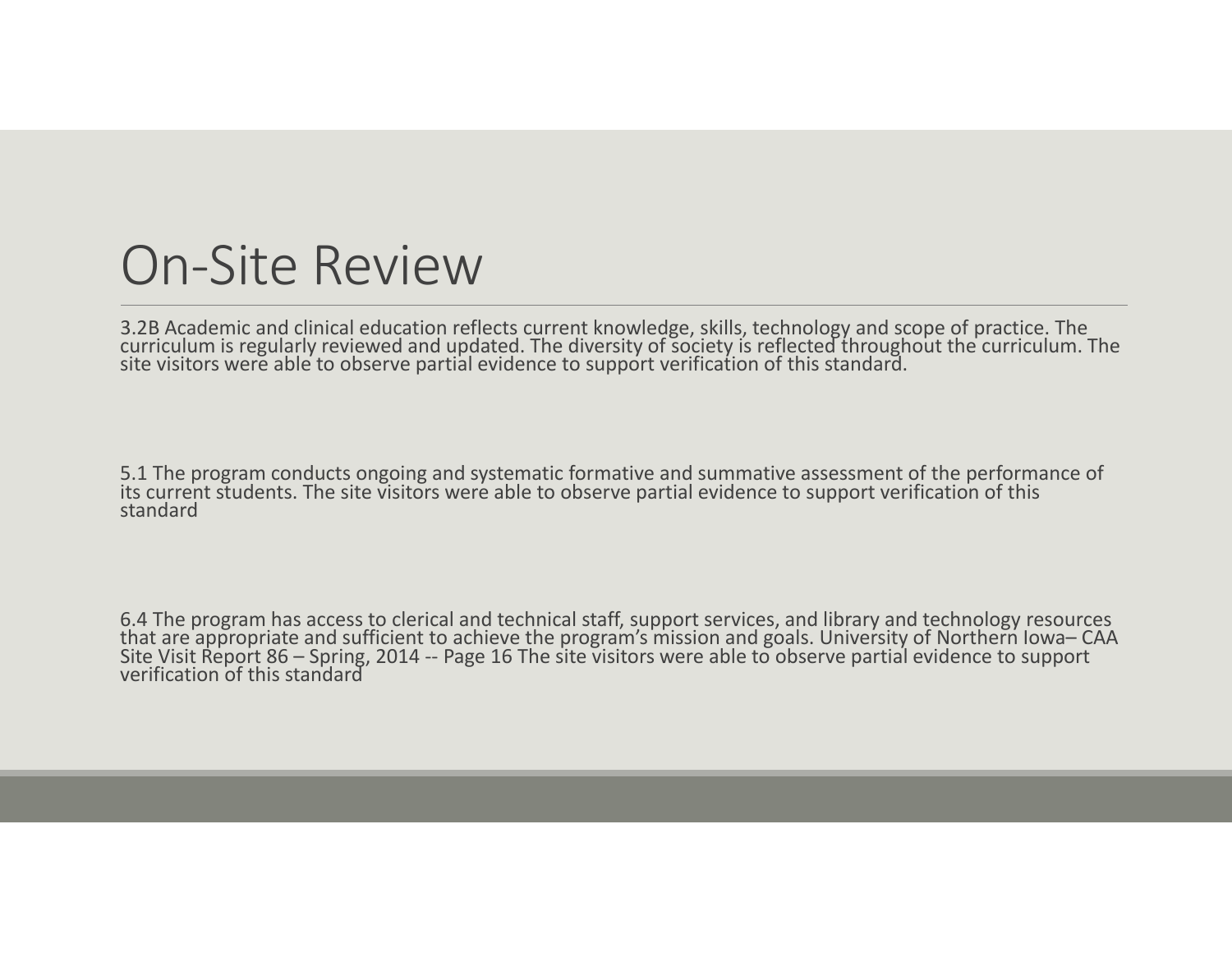#### Response to CAA report

1.3 issue response: The department meet yearly to discuss progress. The faculty agreed that the department head will draft a working strategic plan document for the department and that at the Fall 2014 Faculty retreat, we will finalize <sup>a</sup> new strategic plan.

1.7 issue response: The Department Head has appointed a committee including the Head, Office Coordinator, Clinic Director, Graduate Advisor and Web Master to monitor the web site for accuracy and currency weekly, monthly and each semester depending upon the content.

3.2b issue response: Each faculty member is reviewing their syllabi to ensure that if these topics are 3.2b issue response: Each faculty member is reviewing their syllabi to ensure that if these topics are<br>addressed in the class that an objective is specified within the syllabus and is cross referenced in our on line tracking system (Calipso). This also means that each faculty member is reviewing every class to<br>align the objectives of the class with the online tracking system.